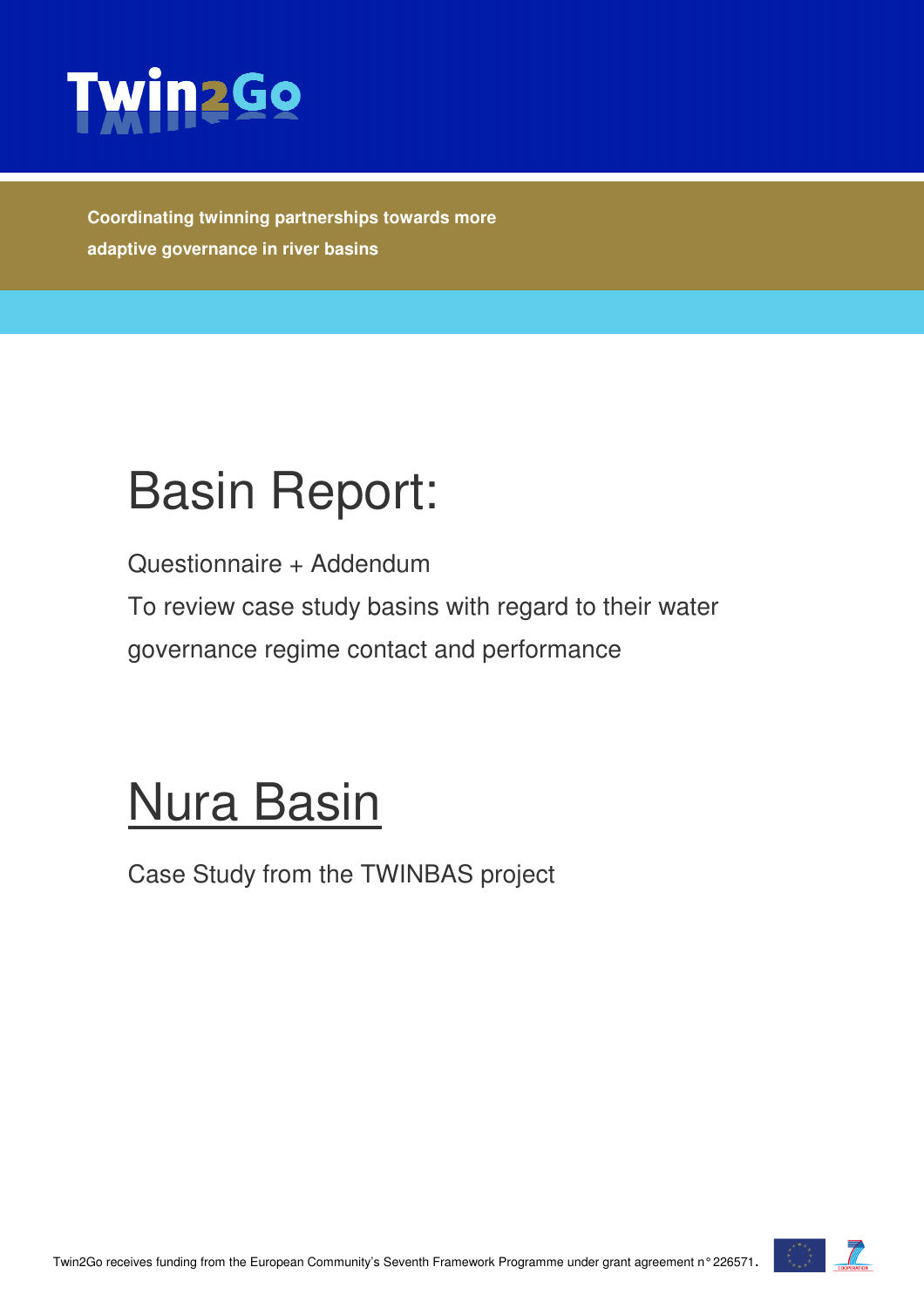

#### **About this questionnaire**

This questionnaire was developed within the scope of the Twin2Go project. It serves to record case study data about a river basin's water governance regime, its context and its performance. An explanation of the indicators, pre-defined scores and potential data sources is provided in the guidance on this questionnaire. (Twin2Go, Guidance on the Questionnaire of the Twin2Go - Case Study Review Workshops. 13/03/10).

Scores to each of the indicators are assigned according the suggested score scheme proposed in the guidance. In the case of numerical indicators like indices, the numerical values are added in brackets after the score, e.g. "B (0.178)" or "C (12,534)". For a better understanding of the recorded issue, additional information is added in the "comments" column.

- $\cdot \cdot$  If not specified differently, the indicators refer to the national part of the basin of interest. The report only considers the national part of the basin.
- \* In general, you should check the GWP toolbox for papers, reports, etc. as data sources of your region, especially with regard to the water governance regime.

The questionnaire was completed by Twin2Go staff in collaboration with local experts previously involved in TwinBas.

Based on the preliminary synthesis results and discussion during the Twin2Go synthesis workshop (Stockholm, 01-02/09/10) an addendum was made with some additional parameters. This addendum has been filled by the same experts.

**The resulting data will be post-processed and added to the Twin2Go database. Should you feel these scores do not reflect the situation of the basin accurately, or want to contest any of the information included, you may contact the project organisers. Contact information as well as additional information regarding the project and the results can be found on www.twin2go.eu.** 

**Names of participating experts have been removed for confidentiality purposes.**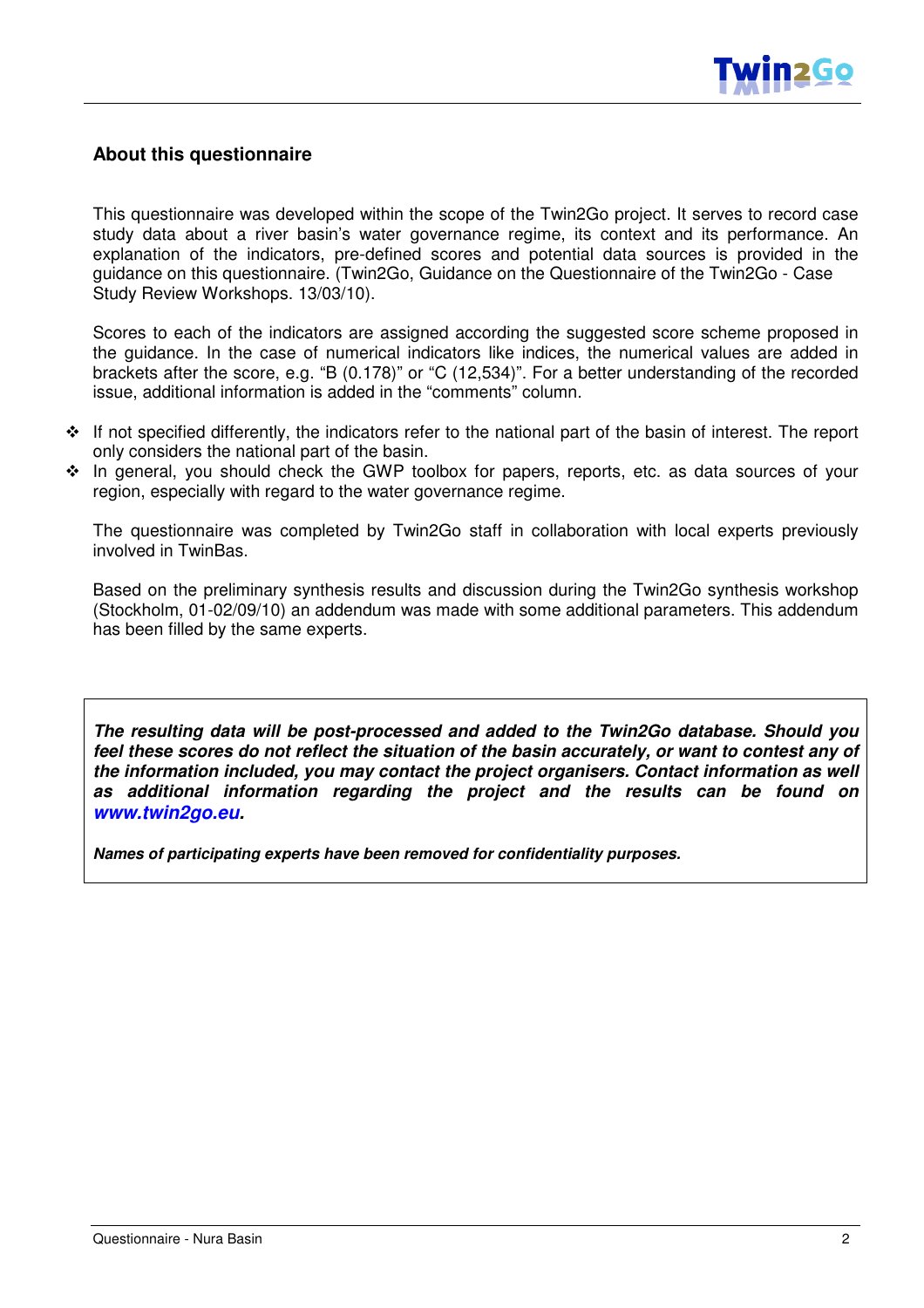#### **Table of Contents**

| a) Water policy, institutional & legal framework (formal and informal)<br>4                                                                        |  |
|----------------------------------------------------------------------------------------------------------------------------------------------------|--|
| b) Formalisation of IWRM principles & Millennium Development Goals<br>6                                                                            |  |
| c) Decision making regarding uncertainties<br>6                                                                                                    |  |
| II) Actor networks with emphasis on the role and interactions of state and non-state actors and<br>a) Cooperation and coordination structures<br>7 |  |
| b) Information sharing via formal rules, dependency relationships etc.<br>7                                                                        |  |
| III) Multi-level interactions across administrative boundaries and vertical integration across levels and<br>a) Centralisation                     |  |
|                                                                                                                                                    |  |
| II) Good Governance Principles at the national level - legal basis at the national level 10                                                        |  |
|                                                                                                                                                    |  |
|                                                                                                                                                    |  |
|                                                                                                                                                    |  |
|                                                                                                                                                    |  |
|                                                                                                                                                    |  |
|                                                                                                                                                    |  |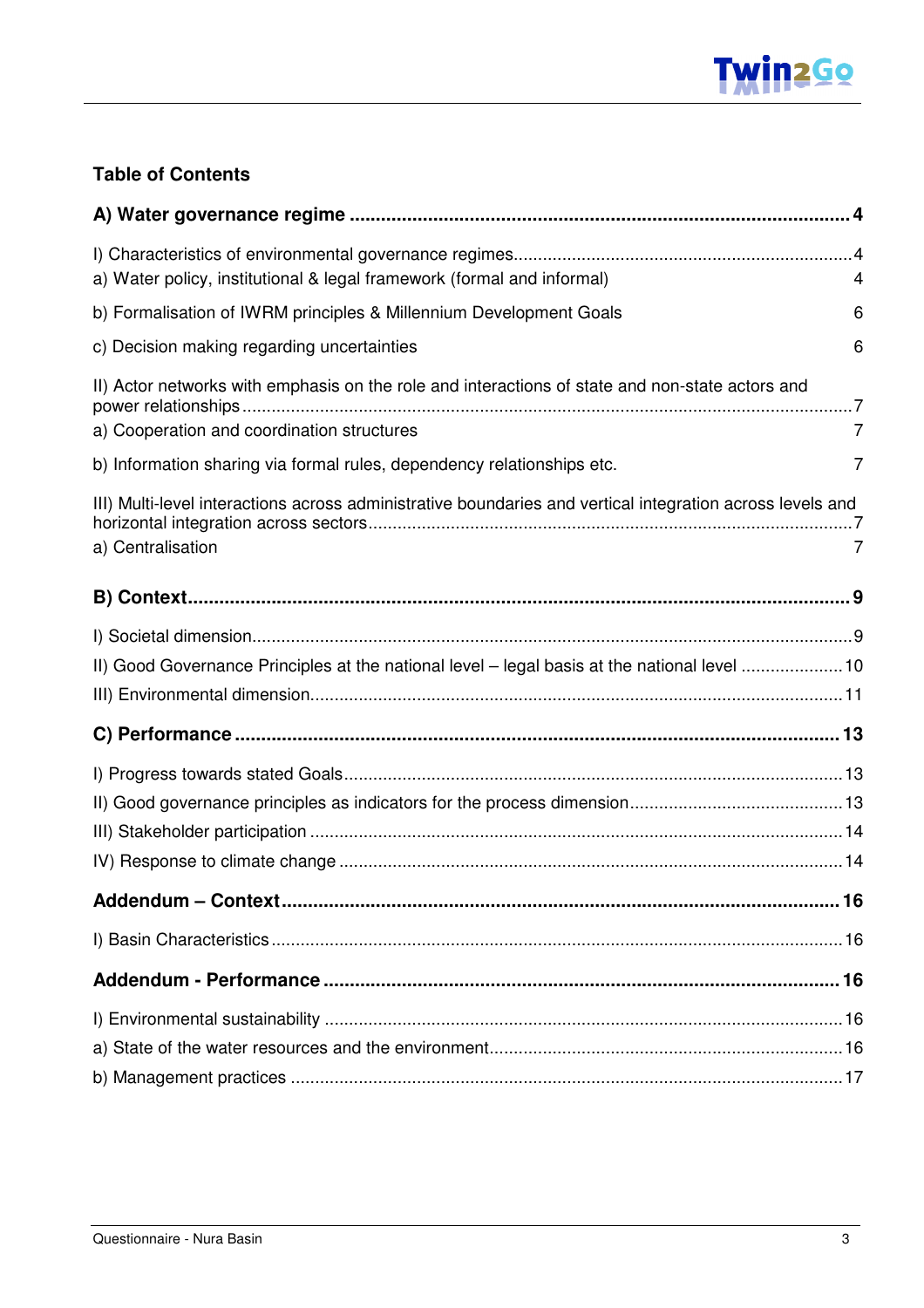

#### **A) Water governance regime**

| No. | <b>Indicator</b>                                                                                      | <b>Score</b>   | <b>Comments</b>                                                                                              |
|-----|-------------------------------------------------------------------------------------------------------|----------------|--------------------------------------------------------------------------------------------------------------|
|     | I) Characteristics of environmental governance regimes                                                |                |                                                                                                              |
|     | a) Water policy, institutional & legal framework (formal and informal)                                |                |                                                                                                              |
| 1.  | <b>Domestic water legislation</b>                                                                     | B              | Water Code (2003) is the main water law. Draft National IWRM and Water Efficiency Plan,<br>Kazakhstan, 2005, |
|     | (laws, by-laws, etc.) in place?                                                                       |                |                                                                                                              |
| 2.  | <b>Domestic Water Law: Public</b><br>character of water and legal<br>status of water use rights       | A              |                                                                                                              |
| 3.  | <b>Domestic Water Law: Explicit</b><br>recognition of traditional and<br>indigenous water uses        | $\mathsf{C}$   | The water act does not make recognition of traditional uses                                                  |
| 4.  | <b>Domestic Water Law: On flow</b><br>availability, third party rights<br>and ecological requirements | $\overline{A}$ | Ecological requirements are recognised, normally planned as a fixed percentage of the overall flow           |
| 5.  | Integration of domestic water<br>legislation                                                          | B              | The water code is only partly integrated with other laws-like e.g. environment law.                          |
| 6.  | <b>Multilevel structure of domestic</b><br>water legislation and<br>subsidiarity                      | A              | The water code describes three levels (national, basin level and water user at local level).                 |
| 7.  | <b>Existence of formal domestic</b><br>administrative structure for<br>water governance               | B              | Administrative structure for water governance exists                                                         |
| 8.  | National basin organisation or<br>comparable arrangement                                              | A              | National water commission                                                                                    |
| 9.  | <b>Formalised transboundary</b><br>coordination organisation                                          | A              | Nura is a national basin- however Kazakhstan participates in transboundary coordination of other<br>rivers.  |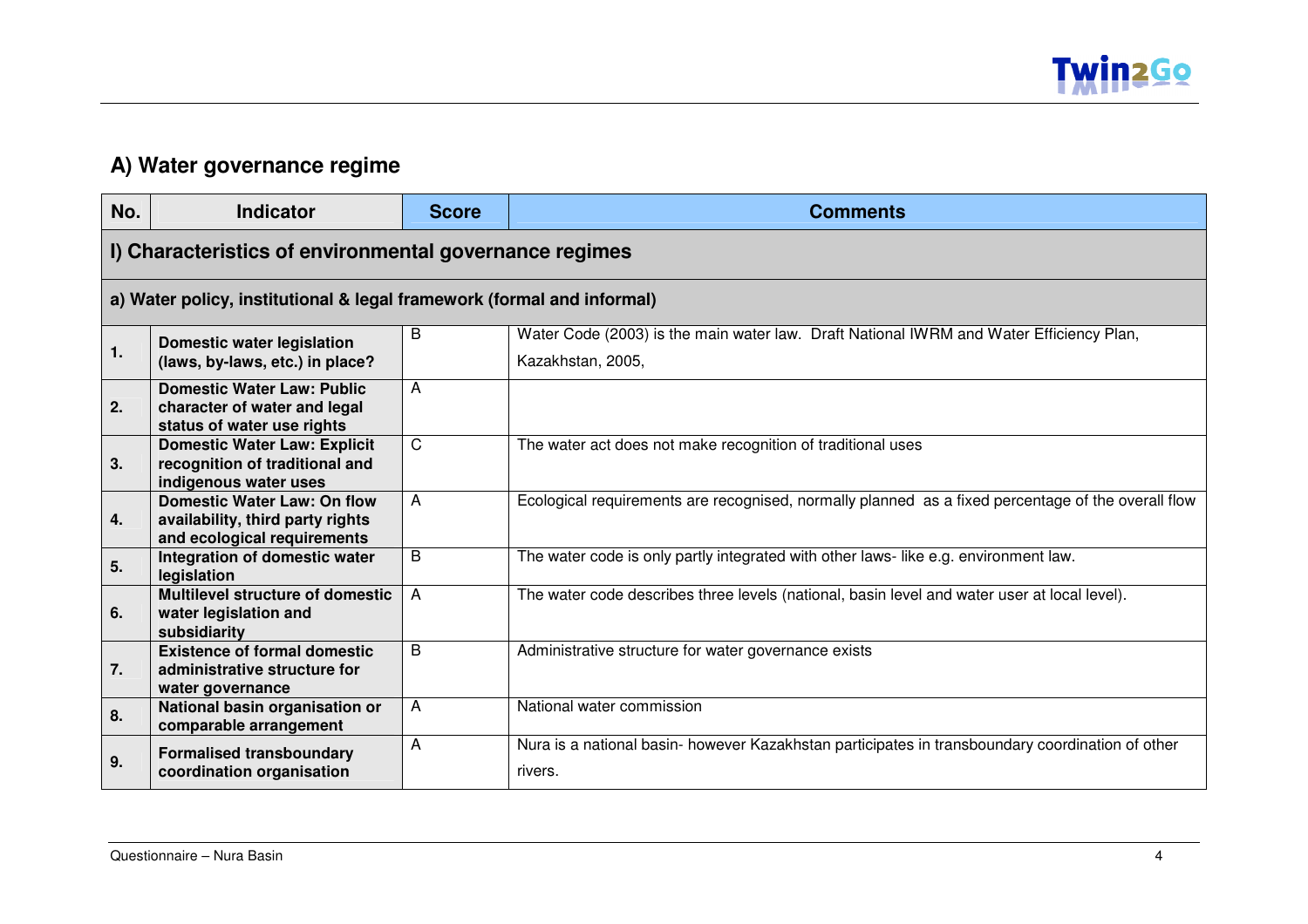

| No.             | <b>Indicator</b>                                            | <b>Score</b>   | <b>Comments</b>                                                                                   |
|-----------------|-------------------------------------------------------------|----------------|---------------------------------------------------------------------------------------------------|
|                 | <b>Formal institution (legislation)</b>                     | $\overline{B}$ | The Water Code prescribe the basin management principle and the National IWRM planning            |
| 10 <sub>1</sub> | that prescribes the basin<br>management principle           |                | project (2006) recommends the hydrological basins.                                                |
|                 | Water (basin) strategies,                                   | B              | Draft River basin strategies have been developed however not finalised and agreed yet. Nura-Ishim |
| 11.             | programmes and plans                                        |                | River basin Management project, 2002)                                                             |
|                 | <b>Financing mechanisms:</b>                                | B              | Primarily domestic budgets                                                                        |
| 12.             | Degree of investment from<br>private sector/ public/ other  |                |                                                                                                   |
|                 | sources (e.g. international)                                |                |                                                                                                   |
| 13.             | <b>Economic instruments</b>                                 | C              | Water abstraction fees                                                                            |
|                 | Is water for irrigation priced?                             |                |                                                                                                   |
|                 | <b>Economic instruments</b>                                 | B              | Yes, but not sufficient to cover costs- and as a result the infrastructure is degrading           |
| 14.             | Is water for households priced<br>in urban areas?           |                | (OECD EAP Task Force studies)                                                                     |
| 15.             | <b>Economic instruments</b>                                 | B              | Yes, but not sufficient to cover costs- and as a result the infrastructure is degrading           |
|                 | Is water for industry priced?                               |                | (OECD EAP Task Force studies)                                                                     |
| 16.             | Tradable permits related to<br>water abstraction/use        | $\mathsf{C}$   | Yes                                                                                               |
| 17.             | Polluter pays principle (related<br>to water)               | B              | Pollution fees are collected, however its cheaper to pay the fee than to treat the water.         |
|                 | <b>Environmental subsidies</b>                              | $\mathsf{C}$   | No                                                                                                |
| 18.             | (related to water)                                          |                |                                                                                                   |
| 19.             | <b>Payment for ecosystem</b><br>services (related to water) | $\mathsf{C}$   | <b>No</b>                                                                                         |
|                 | Tradable permits (related to                                | $\overline{C}$ | Permits are given on the basis of specific applications and cannot be traded.                     |
| 20.             | water quality, maximum,                                     |                |                                                                                                   |
|                 | allowable loads etc.)                                       |                |                                                                                                   |
| 21.             | Environmental tax (related to                               | B              | An environmental tax system exists, however not related to water and funds do not benefit the     |
|                 | water)                                                      |                | water sector.                                                                                     |
|                 | <b>Presence of substituting</b>                             | A              | No only formal institutions play a role in water management                                       |
| 22.             | informal institutions for                                   |                |                                                                                                   |
|                 | management of water                                         |                |                                                                                                   |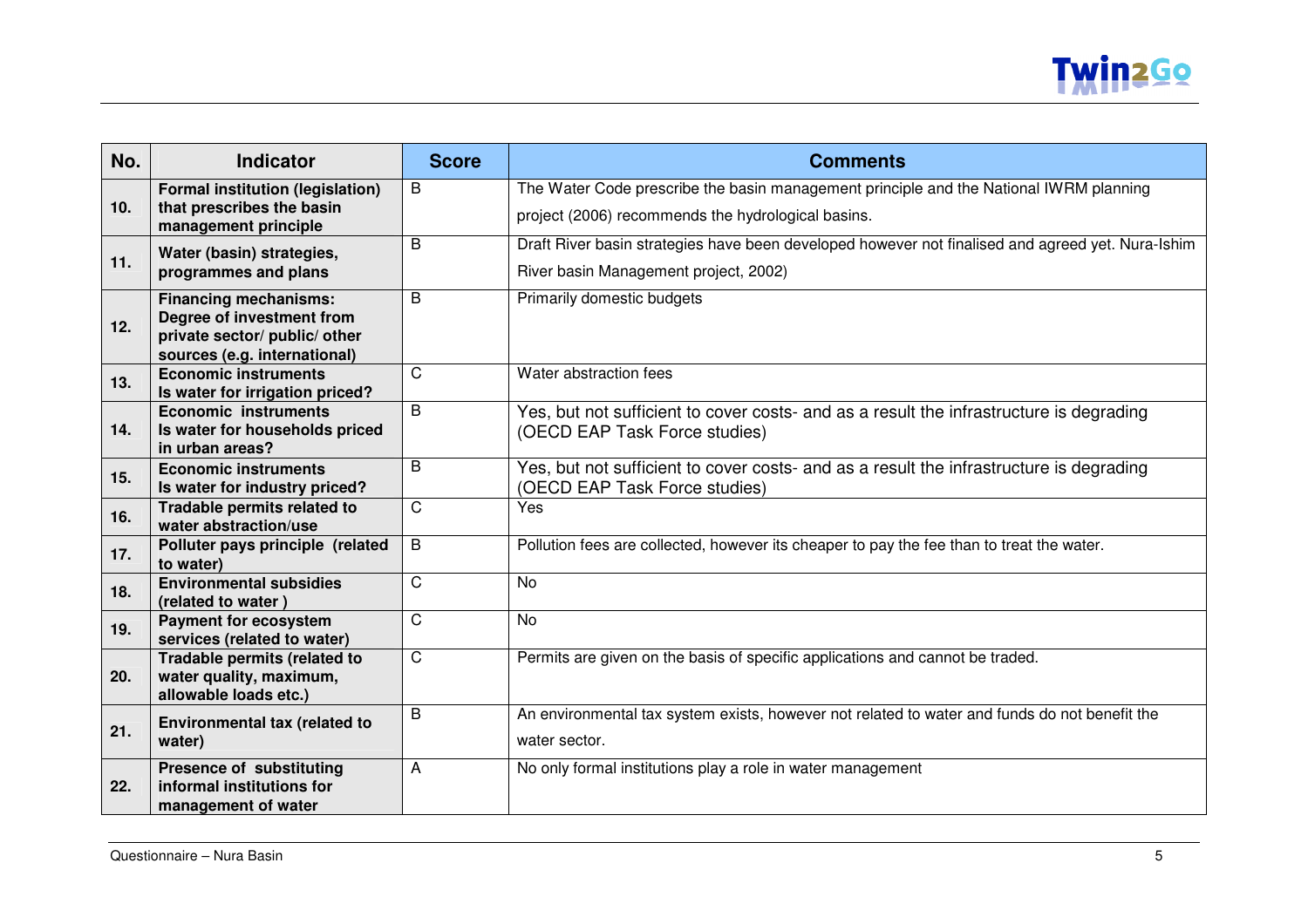

| No.  | <b>Indicator</b>                                                                                   | <b>Score</b> | <b>Comments</b>                                                                                                                                                                                                                                                |
|------|----------------------------------------------------------------------------------------------------|--------------|----------------------------------------------------------------------------------------------------------------------------------------------------------------------------------------------------------------------------------------------------------------|
| 23.  | <b>Presence of complementary</b><br>informal institutions for water<br>management                  | C            | Not of importance                                                                                                                                                                                                                                              |
| 23.a | Case-specific indicator(s)                                                                         |              |                                                                                                                                                                                                                                                                |
|      | b) Formalisation of IWRM principles & Millennium Development Goals                                 |              |                                                                                                                                                                                                                                                                |
|      |                                                                                                    | A            | Water Code (2003) is the main water law. Draft National IWRM and Water Efficiency Plan,                                                                                                                                                                        |
| 24.  | <b>Formalised IWRM principles</b>                                                                  |              | Kazakhstan, 2005,                                                                                                                                                                                                                                              |
|      | State of implementation of                                                                         | B            | Water Code (2003) is the main water law. Draft National IWRM and Water Efficiency Plan,                                                                                                                                                                        |
| 25.  | <b>IWRM</b> principles                                                                             |              | Kazakhstan, 2005,                                                                                                                                                                                                                                              |
| 26.  | <b>Capacity to implement IWRM</b>                                                                  | B            | Capacity is limited however exists at the national level                                                                                                                                                                                                       |
| 27.  | Is universal and non-<br>discriminatory access to safe<br>drinking water and sanitation a<br>goal? | A            | Yes and according to national statistics the goal is close to being fulfilled.                                                                                                                                                                                 |
| 28.  | Integration of wetlands in<br><b>IWRM and IRBM*</b>                                                | B            | Nura-Ishim River basin Management project, 2002 and TWINBAS described the integration of the<br>downstream wetland of the Nura basin, Kurgaldzhino, into the basin planning. The wetland is highly<br>sensitive to increased abstraction upstream the wetland. |
| 28.a | Case-specific indicator(s)                                                                         |              |                                                                                                                                                                                                                                                                |
|      | c) Decision making regarding uncertainties                                                         |              |                                                                                                                                                                                                                                                                |
| 29.  | <b>General practices for dealing</b><br>with uncertainties                                         | A            | By using different models for water flow and floods.                                                                                                                                                                                                           |
| 30.  | Dealing with uncertainties:<br><b>Reversible and flexible options</b>                              | B            |                                                                                                                                                                                                                                                                |
| 31.  | Dealing with uncertainties:<br><b>Safety margins</b>                                               | B            |                                                                                                                                                                                                                                                                |
| 32.  | Are scenarios used for decision<br>making?                                                         | B            | Not practiced.                                                                                                                                                                                                                                                 |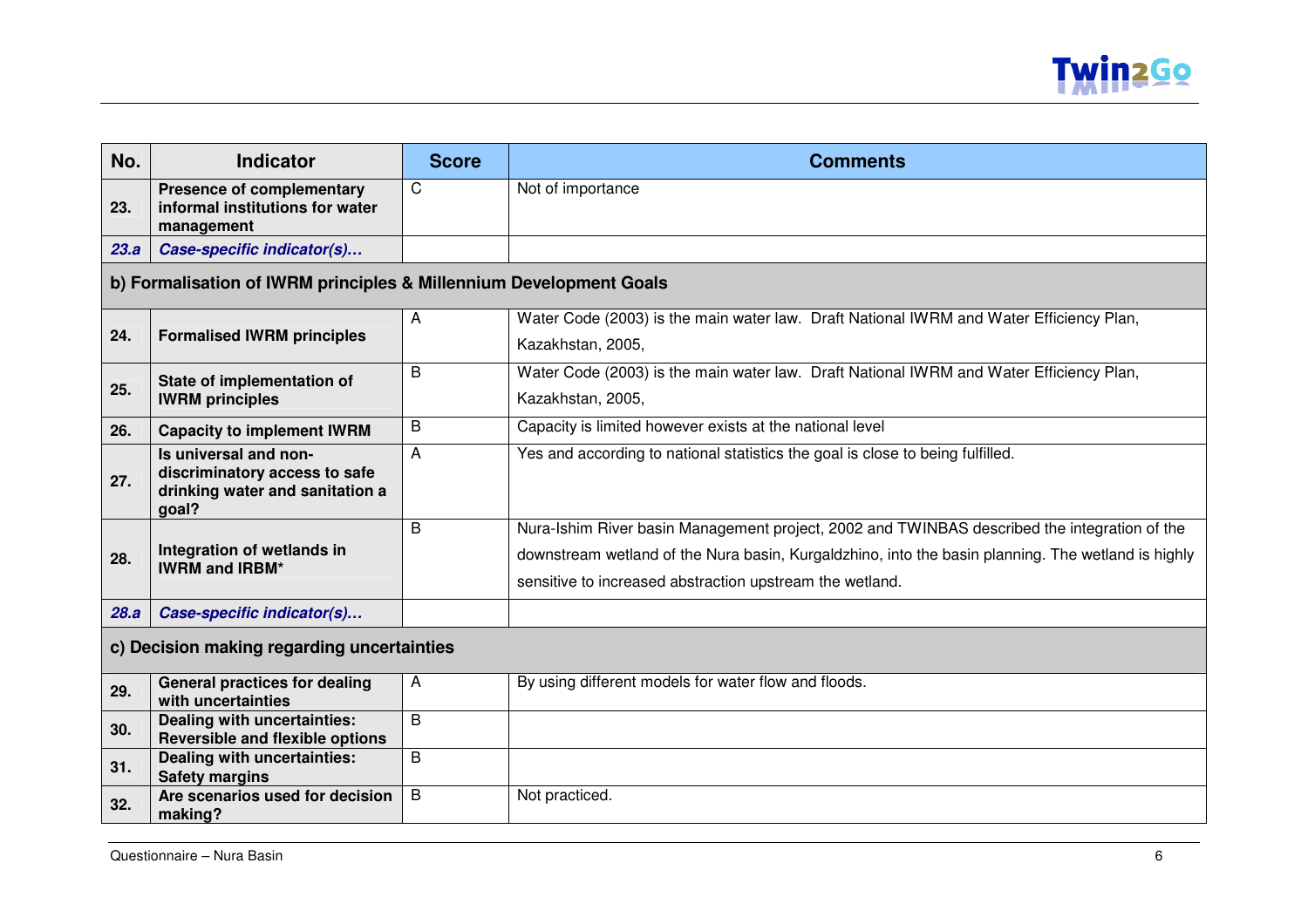

| No.                                                                                                                                                | <b>Indicator</b>                                                       | <b>Score</b> | <b>Comments</b>                                                                                                     |
|----------------------------------------------------------------------------------------------------------------------------------------------------|------------------------------------------------------------------------|--------------|---------------------------------------------------------------------------------------------------------------------|
|                                                                                                                                                    | <b>Climate risks: Climate</b>                                          | C            | Climate risks models are not used. However assessment of impacts from climate variability and                       |
| 33.                                                                                                                                                | variability and change                                                 |              | change is studied at research level.                                                                                |
| 33.a                                                                                                                                               | Case-specific indicator(s)                                             |              |                                                                                                                     |
|                                                                                                                                                    |                                                                        |              | II) Actor networks with emphasis on the role and interactions of state and non-state actors and power relationships |
|                                                                                                                                                    | a) Cooperation and coordination structures                             |              |                                                                                                                     |
| 34.                                                                                                                                                | <b>Vertical coordination</b><br>(governmental)                         | D            | Formal structures exists- however coordination is limited                                                           |
| 35.                                                                                                                                                | <b>Horizontal coordination</b><br>(governmental)                       | $\mathsf{C}$ |                                                                                                                     |
| 36.                                                                                                                                                | Role of local governments                                              | B            |                                                                                                                     |
| 36.a                                                                                                                                               | Case-specific indicator(s)                                             |              |                                                                                                                     |
|                                                                                                                                                    | b) Information sharing via formal rules, dependency relationships etc. |              |                                                                                                                     |
|                                                                                                                                                    | Kinds of knowledge included                                            | B            | Research organizations on hydrology and water management exists and they are involved in                            |
| 37.                                                                                                                                                | => Role of experts/ science,<br>local/traditional knowledge            |              | research activities                                                                                                 |
|                                                                                                                                                    | Access to information =>                                               | B            |                                                                                                                     |
| 38.                                                                                                                                                | about expert knowledge and<br>management plans                         |              |                                                                                                                     |
| 38.a                                                                                                                                               | Case-specific indicator(s)                                             |              |                                                                                                                     |
| III) Multi-level interactions across administrative boundaries and vertical integration across levels and horizontal<br>integration across sectors |                                                                        |              |                                                                                                                     |
|                                                                                                                                                    | a) Centralisation                                                      |              |                                                                                                                     |
| 39.                                                                                                                                                | One level one actor?                                                   | B            | The national level Committee for Water Resources is the main actor                                                  |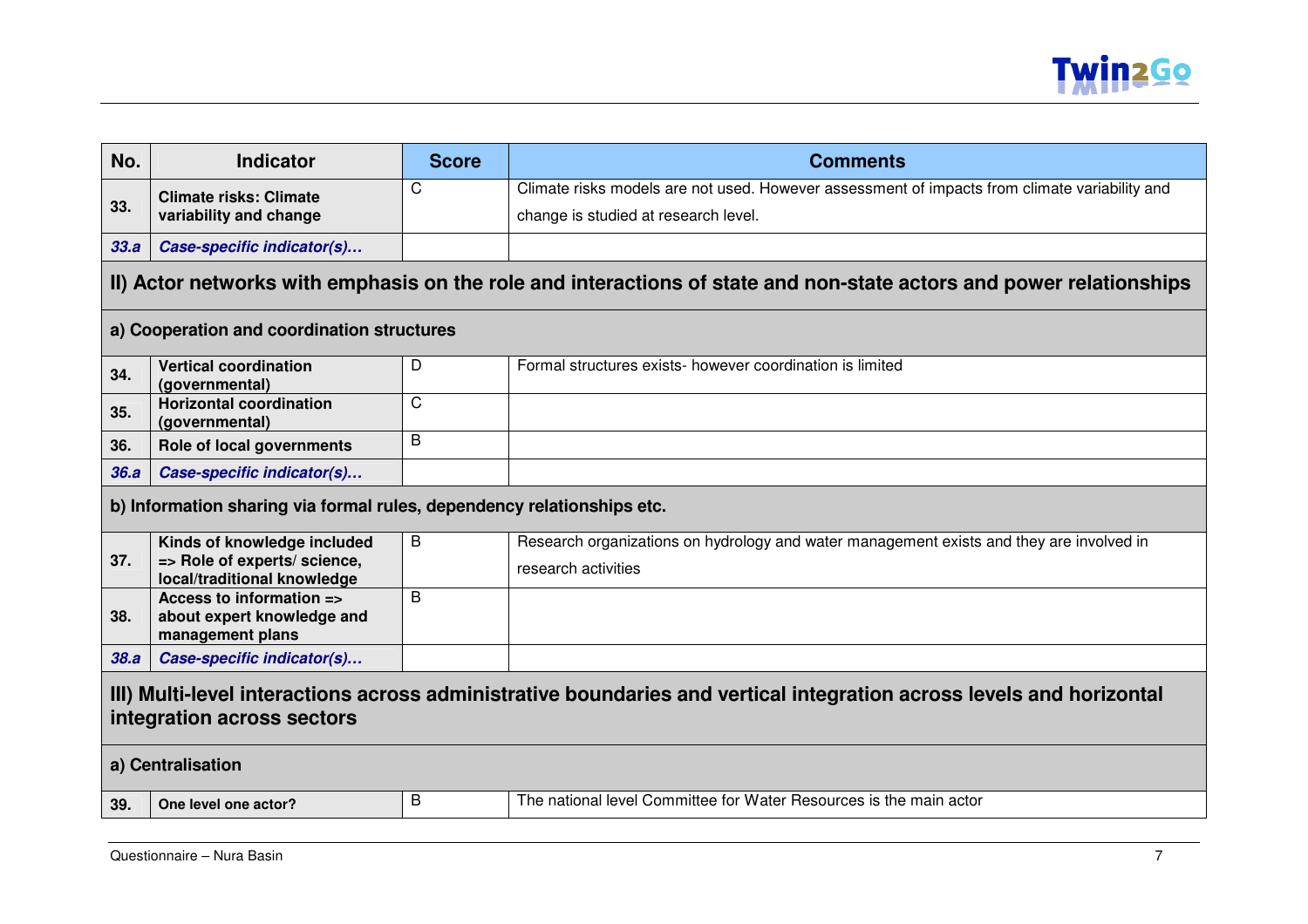

| No.  | <b>Indicator</b>                                    | <b>Score</b> | <b>Comments</b>                                                         |
|------|-----------------------------------------------------|--------------|-------------------------------------------------------------------------|
| 40.  | Degree of centralisation                            |              | Centralisation of legislation and policy making and planning is strong. |
| 41.  | <b>Technical capacity and economies</b><br>of scale | B            | Capacity exist at national level and in some RBO's.                     |
| 42.  | <b>Legal obligations and</b><br>responsibility      |              | Legal obligations are well defined in the water code.                   |
| 42.a | Case-specific indicator(s)                          |              |                                                                         |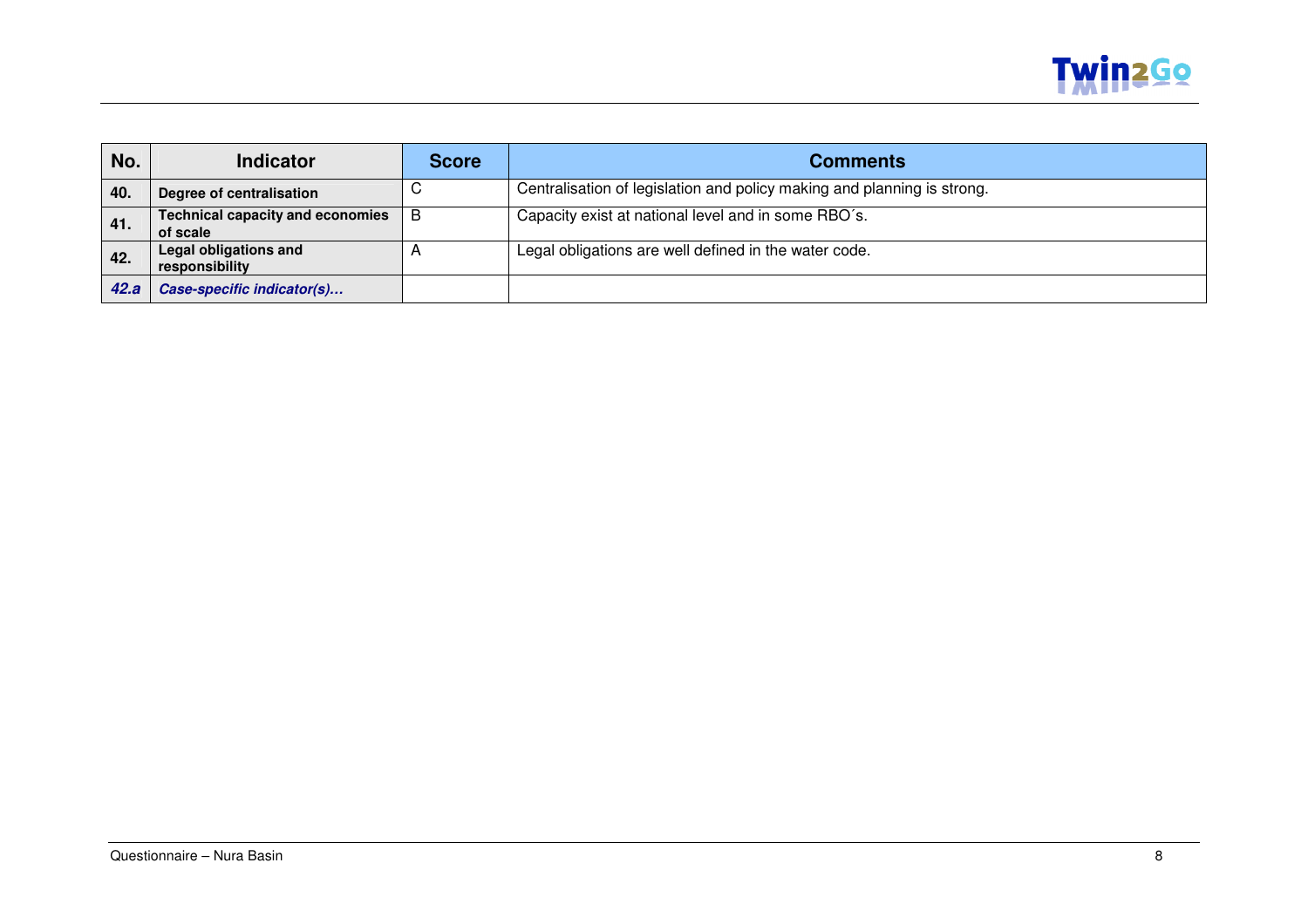

### **B) Context**

| No. | <b>Indicator</b>                                      | <b>Score</b> | <b>Comments</b>                                                                                                                                                                                                                                                                                                                                                                                                                                                                                       |
|-----|-------------------------------------------------------|--------------|-------------------------------------------------------------------------------------------------------------------------------------------------------------------------------------------------------------------------------------------------------------------------------------------------------------------------------------------------------------------------------------------------------------------------------------------------------------------------------------------------------|
|     | I) Societal dimension                                 |              |                                                                                                                                                                                                                                                                                                                                                                                                                                                                                                       |
| 43. | Proportion of the population<br>living in rural areas | 42.9         | Source: United Nations Population Division (2008): World Urbanization Prospects: The 2007<br>revision Population Database, http://esa.un.org/unup/<br>Values for 2005                                                                                                                                                                                                                                                                                                                                 |
| 44. | State of societal development                         | B(0.804)     | Human Development Index<br>Source: UNDP: Human Development Report<br>Values for 2009<br>http://hdrstats.undp.org/en/countries/country_fact_sheets/cty_fs_SWE.html                                                                                                                                                                                                                                                                                                                                     |
| 45. | Social sustainability (Gini<br>Index)                 | B(0.34)      | Gini Index<br>Source: UNDP: Human Development Report 2009,<br>http://hdr.undp.org/en/media/HDR 2009 EN Complete.pdf - Values were calculated based on data<br>by World Bank (2009d)                                                                                                                                                                                                                                                                                                                   |
| 46. | Economic sustainability (e.g.<br>GDP)                 | C(8,699)     | GDP per capita (US-\$, PPP-corrected)<br>Source: World Bank, http://siteresources.worldbank.org/ICPINT/Resources/icp-final-tables.pdf<br>Values for 2005 Gini Index<br>Source: UNDP: Human Development Report 2009,<br>http://hdr.undp.org/en/media/HDR 2009 EN Complete.pdf - Values were calculated based on data<br>by World Bank (2009d) GDP per capita (US-\$, PPP-corrected)<br>Source: World Bank, http://siteresources.worldbank.org/ICPINT/Resources/icp-final-tables.pdf<br>Values for 2005 |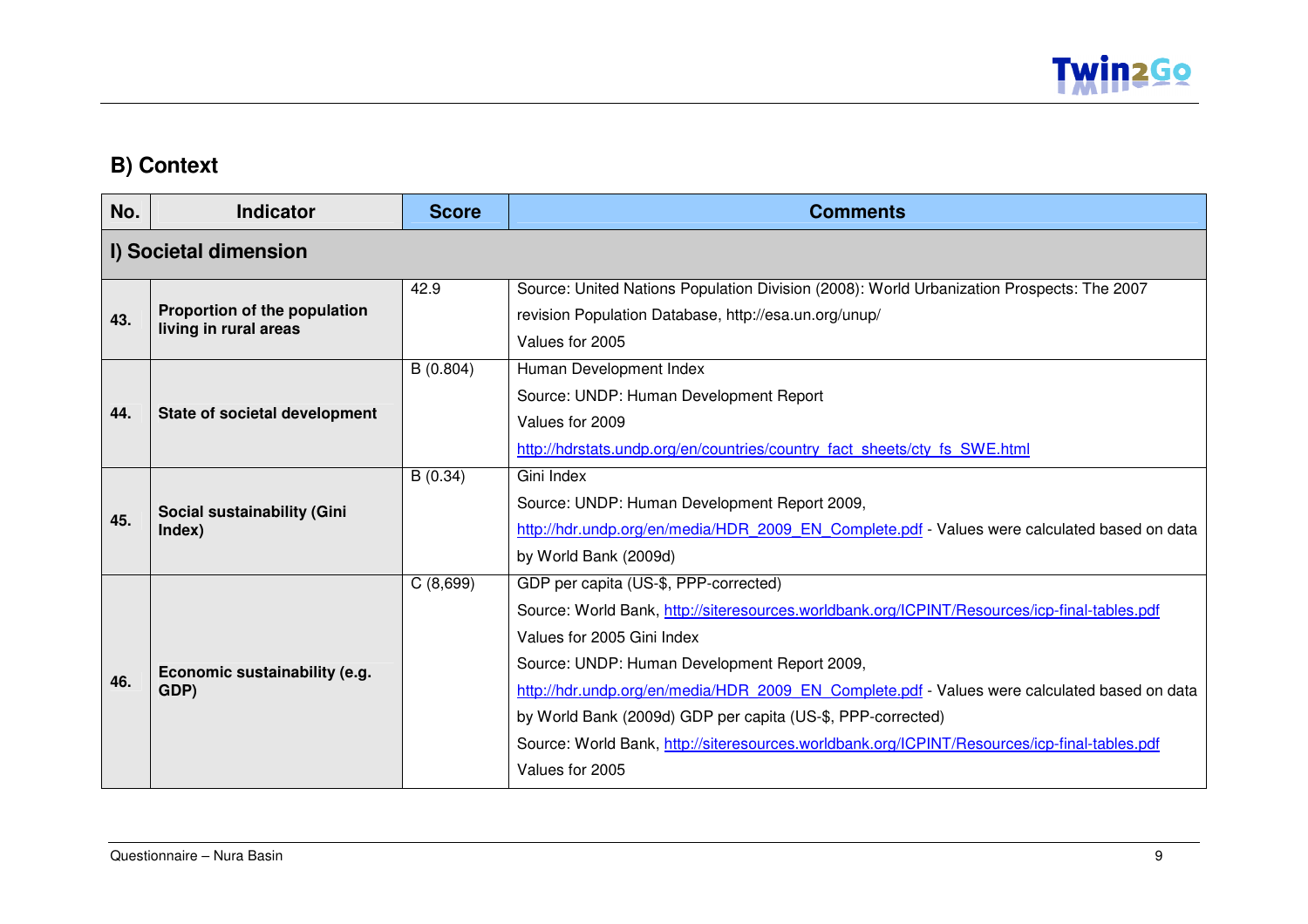

| No.  | <b>Indicator</b>                                                                         | <b>Score</b>   | <b>Comments</b>                                                                       |  |  |
|------|------------------------------------------------------------------------------------------|----------------|---------------------------------------------------------------------------------------|--|--|
|      |                                                                                          | D(2.7)         | <b>Corruption Perception Index</b>                                                    |  |  |
|      | <b>Effectiveness of formal</b>                                                           |                | Source: Transparency International,                                                   |  |  |
| 47.  | institutions                                                                             |                | http://www.transparency.org/policy research/surveys indices/cpi/2009/cpi 2009 table   |  |  |
|      |                                                                                          |                | Values for 2009                                                                       |  |  |
|      |                                                                                          | $C$ (B-BBB+)   | Rating by the rating agency "Standards & Poor                                         |  |  |
|      | <b>Trustworthiness of economic</b>                                                       |                | Source: The Guardian (article from 22.05.2009),                                       |  |  |
| 48.  | institutional setting - degree of                                                        |                | http://www.quardian.co.uk/business/2009/may/22/recession-government-borrowing#zoomed- |  |  |
|      | risk for foreign direct<br>investment                                                    |                | picture                                                                               |  |  |
|      |                                                                                          |                |                                                                                       |  |  |
|      | Presence of avenues of dissent                                                           | D              | Press Freedom Index                                                                   |  |  |
| 49.  | - press freedom, freedom of                                                              |                | Source: Reporters without Borders, http://www.rsf.org/en-classement1003-2009.html     |  |  |
|      | speech                                                                                   |                | Values for 2009                                                                       |  |  |
| 49.a | Case-specific indicator(s)                                                               |                |                                                                                       |  |  |
|      | II) Good Governance Principles at the national level - legal basis at the national level |                |                                                                                       |  |  |
|      | <b>Participatory regarding</b>                                                           | B              | Stakeholder participation is very limited.                                            |  |  |
| 50.  | decision making in the water<br>sector                                                   |                |                                                                                       |  |  |
| 51.  | <b>Transparency regarding water</b><br>allocation                                        | B              | Information on water allocation is not accessible to the public.                      |  |  |
|      | <b>Effectiveness and efficiency</b>                                                      | $\overline{B}$ |                                                                                       |  |  |
| 52.  | regarding decision making in<br>the water sector                                         |                |                                                                                       |  |  |
| 53.  | <b>Equitable and inclusive</b>                                                           | B              |                                                                                       |  |  |
| 54.  | Predictability - with regard to<br><b>IWRM and climate change</b>                        | B              | IWRM is implemented in the water code.                                                |  |  |
| 54.a | Case-specific indicator(s)                                                               |                |                                                                                       |  |  |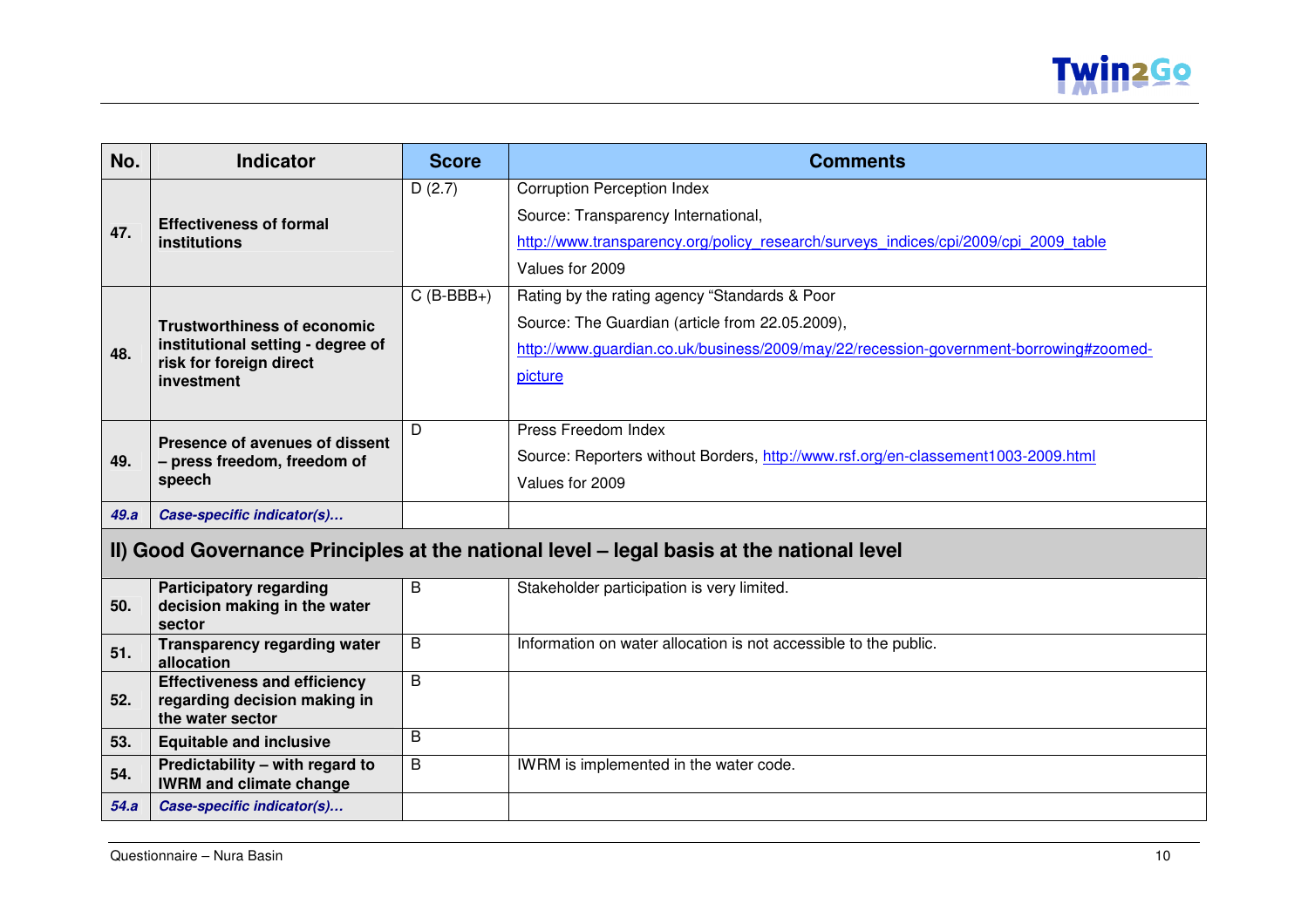

| No. | <b>Indicator</b>                                                               | <b>Score</b>                    | <b>Comments</b>                                                                                                                                                                                                                                            |  |  |
|-----|--------------------------------------------------------------------------------|---------------------------------|------------------------------------------------------------------------------------------------------------------------------------------------------------------------------------------------------------------------------------------------------------|--|--|
|     | III) Environmental dimension                                                   |                                 |                                                                                                                                                                                                                                                            |  |  |
| 55. | Köppen-Geiger climate<br>classification (river basin)                          | CSa<br><b>BWK</b><br><b>BSk</b> | Source: Kottek, M., J. Grieser, C. Beck, B. Rudolf, and F. Rubel (2006), http://koeppen-geiger.vu-<br>wien.ac.at/present.htm#maps                                                                                                                          |  |  |
| 56. | <b>Climate Moisture Index</b>                                                  | Α                               | Source: GWSP Digital Water Atlas (2008), GWSP Digital Water Atlas (2008),<br>http://atlas.gwsp.org/index.php?option=com wrapper&Itemid=53<br>&id desc=98&itemId desc=63&id ds=146&itemId ds=52<br>&header=Climate%20Moisture%20Index&site=b1 cmi anWSAG1 0 |  |  |
| 57. | <b>Climate Moisture Index</b><br><b>Coefficient of Variation</b>               | A                               | Source: GWSP atlas (2008), http://atlas.gwsp.org/index.php?option=com wrapper&Itemid=53<br>&id desc=126&itemId desc=63&id ds=171&itemId ds=52&header=Coefficient%20of%20<br>Variation%20for%20Climate%20Moisture%20Index&site=b2 cmi annual cv             |  |  |
| 58. | Per Capita Equivalent of<br><b>TARWA</b>                                       | C (7120)                        | Source: UNESCO, UN World Water Development Report, http://www.greenfacts.org/en/water-<br>resources/figtableboxes/3.htm<br>Values for 2005                                                                                                                 |  |  |
| 59. | Average water availability at the<br>river basin level (1995)                  | Ē                               | Source: University of Kassel, WaterGAP 2.0, http://www.env-<br>edu.gr/Documents/World%20Water%20in%202025.pdf                                                                                                                                              |  |  |
| 60. | Annual renewable water supply<br>per person by river basin (1995)              | $E+C$                           | Source: World Resources Institute, EarthTrends 2001,<br>http://earthtrends.wri.org/pdf library/maps/2-4 m WaterSupply1995.pdf                                                                                                                              |  |  |
| 61. | Projected annual renewable<br>water supply per person by<br>river basin (2025) | B                               | Source: World Resources Institute, EarthTrends 2001, http://earthtrends.wri.org/pdf library/maps/2-<br>4 m WaterSupply2025.pdf                                                                                                                             |  |  |
| 62. | <b>Relative Water Stress Index</b>                                             | B                               | Source: UNESCO, World Water Development Report II, http://wwdrii.sr.unh.edu/download.html                                                                                                                                                                  |  |  |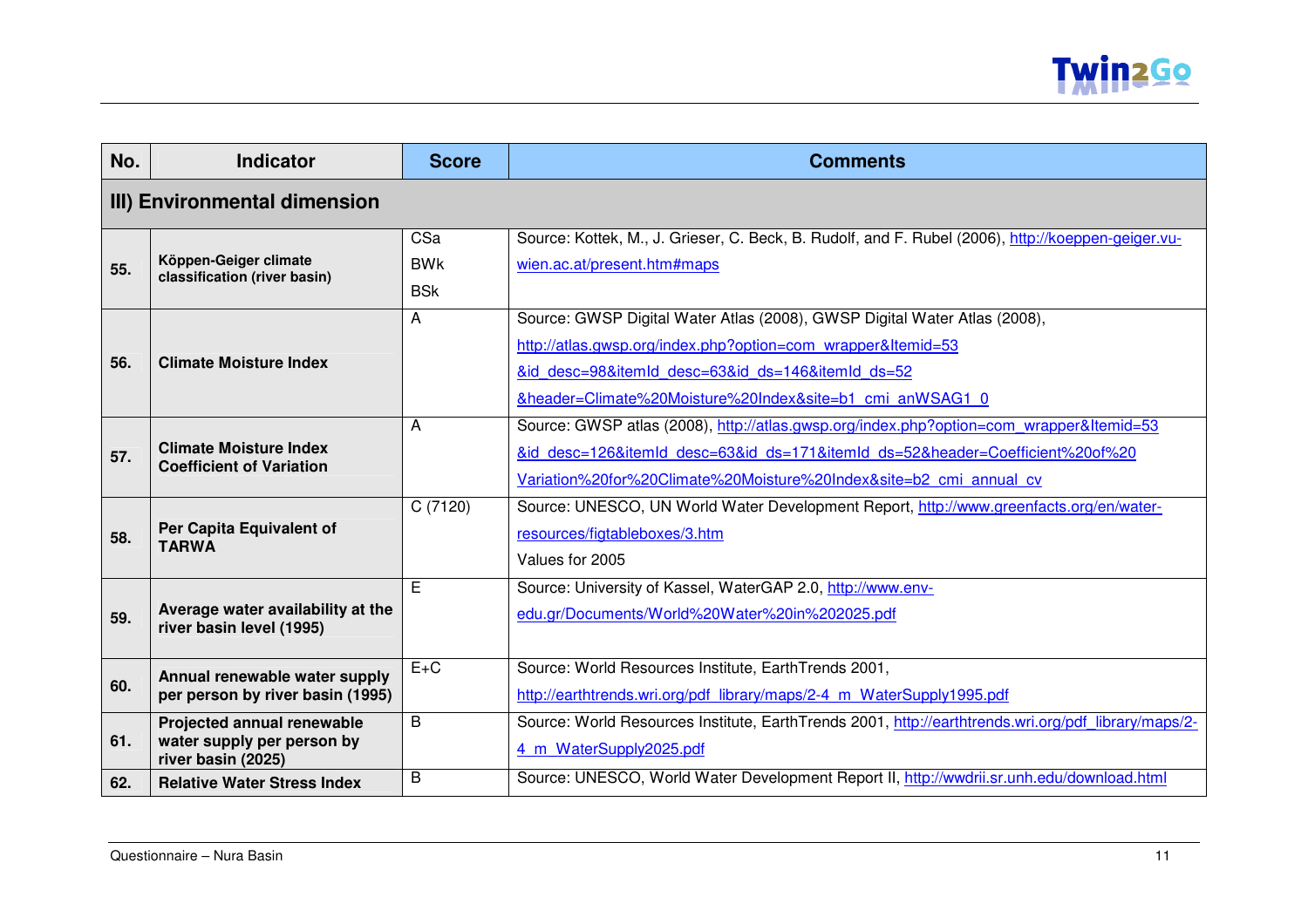

| No.  | <b>Indicator</b>                                                                                    | <b>Score</b> | <b>Comments</b>                                                                                             |
|------|-----------------------------------------------------------------------------------------------------|--------------|-------------------------------------------------------------------------------------------------------------|
| 63.  | <b>Climate Vulnerability Index</b>                                                                  | D            | Source: Oxford Centre for Water Research (OCWR), 2008-2010,<br>http://ocwr.ouce.ox.ac.uk/research/wmpg/cvi/ |
| 64.  | Degree to which water quality<br>status restricts usability of<br>users' types                      | B            | <b>WFD RBMP</b>                                                                                             |
| 65.  | <b>Extent of flow and channel</b><br>modification                                                   | B            | Many rivers have regulated flows and channel modification is high                                           |
| 66.  | Impact of land-use changes on<br>hydrological processes                                             | B            | Land use changes has a high impact on water resources and water quality.                                    |
| 67.  | Uncertainty associated to<br>climate change predictions<br>regarding precipitation for the<br>basin | C            | Source: Illustration from MAGICC-SCENGEN                                                                    |
| 67.a | Case-specific indicator(s)                                                                          |              |                                                                                                             |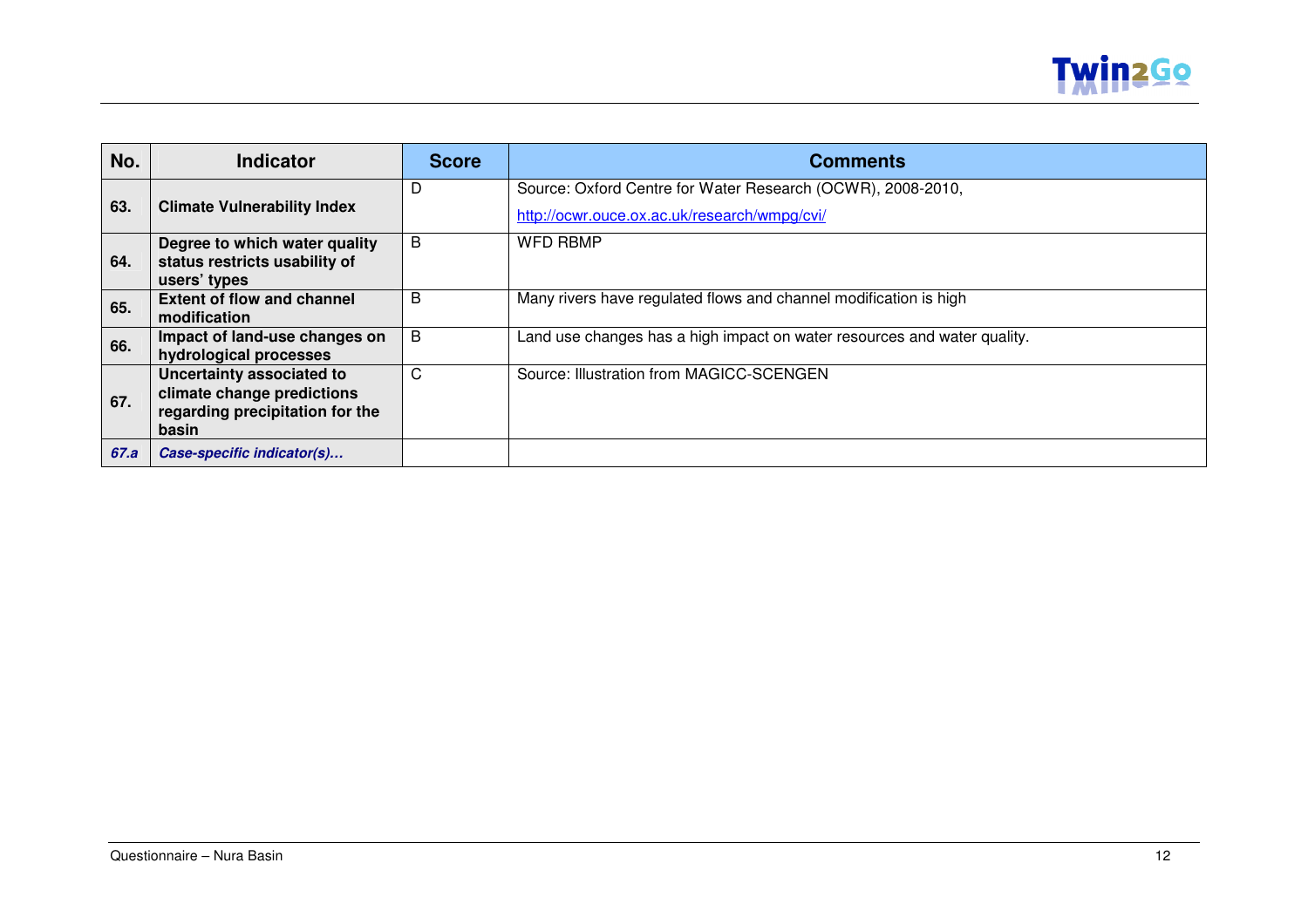

### **C) Performance**

| No.  | <b>Indicator</b>                                                                             | <b>Score</b> | <b>Comments</b>                                                                                                                                                      |  |
|------|----------------------------------------------------------------------------------------------|--------------|----------------------------------------------------------------------------------------------------------------------------------------------------------------------|--|
|      | I) Progress towards stated Goals                                                             |              |                                                                                                                                                                      |  |
| 68.  | Progress towards sustainable<br>access to safe drinking water<br>(MDG drinking water target) | A            | Source: WHO & UNICEF (2008), Progress on Drinking Water and Sanitation: Special Focus on<br>Sanitation, http://www.wssinfo.org/en/40 MDG2008.html<br>Values for 2006 |  |
| 69.  | Proportion of population with<br>access to improved drinking<br>water                        | B (96%)      | Source: UN statistics of MDG progress, http://mdgs.un.org/unsd/mdg/Data.aspx<br>Values for 2006                                                                      |  |
| 70.  | Proportion of rural population<br>with access to improved<br>drinking water                  | B (91%)      | Source: UN statistics of MDG progress, http://mdgs.un.org/unsd/mdg/Data.aspx<br>Values for 2006                                                                      |  |
| 71.  | Progress towards sustainable<br>access to basic sanitation<br>(MDG sanitation target)        | A            | Source: WHO & UNICEF (2008), Progress on Drinking Water and Sanitation: Special Focus on<br>Sanitation, http://www.wssinfo.org/en/40 MDG2008.html<br>Values for 2006 |  |
| 72.  | Proportion of population with<br>access to improved sanitation<br>facilities                 | B (97%)      | Source: UN statistics of MDG progress, http://mdgs.un.org/unsd/mdg/Data.aspx<br>Values for 2006                                                                      |  |
| 73.  | Proportion of rural population<br>with access to improved<br>sanitation facilities           | B (98%)      | Source: UN statistics of MDG progress, http://mdgs.un.org/unsd/mdg/Data.aspx<br>Values for 2006                                                                      |  |
| 73.a | Case-specific indicator(s)                                                                   |              |                                                                                                                                                                      |  |
|      | II) Good governance principles as indicators for the process dimension                       |              |                                                                                                                                                                      |  |
| 74.  | <b>Participatory regarding</b><br>decision making in the water<br>sector                     | C            | Actual participation in decision making is very limited.                                                                                                             |  |
| 75.  | <b>Transparency regarding water</b><br>allocation                                            | B            | Information is not freely accessible.                                                                                                                                |  |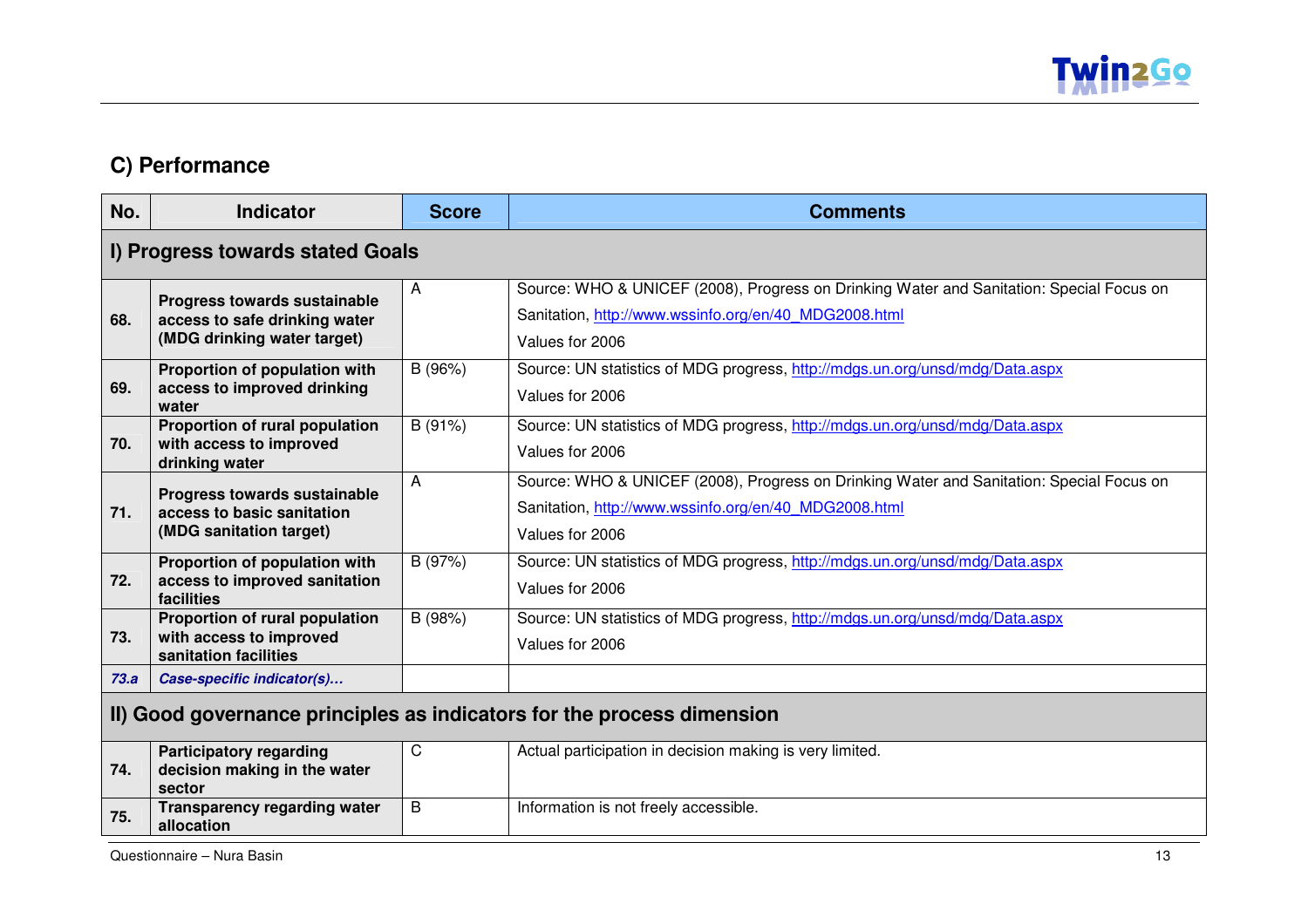

| No.  | <b>Indicator</b>                                                                                                                     | <b>Score</b> | <b>Comments</b>                                                                                                   |  |
|------|--------------------------------------------------------------------------------------------------------------------------------------|--------------|-------------------------------------------------------------------------------------------------------------------|--|
| 76.  | <b>Effectiveness and efficiency</b><br>regarding decision making in<br>the water sector                                              | B            |                                                                                                                   |  |
| 77.  | <b>Equitable and inclusive</b>                                                                                                       | B            |                                                                                                                   |  |
| 78.  | Predictability – with regard to<br><b>IWRM and climate change</b>                                                                    | $\mathsf{C}$ |                                                                                                                   |  |
| 78.a | Case-specific indicator(s)                                                                                                           |              |                                                                                                                   |  |
|      | III) Stakeholder participation                                                                                                       |              |                                                                                                                   |  |
| 79.  | Deliberative engagement<br>opportunities                                                                                             | B            | Stakeholder participation limited.                                                                                |  |
| 80.  | Inclusiveness of stakeholder<br>participation                                                                                        | B            | Stakeholder participation limited.                                                                                |  |
| 80.a | Case-specific indicator(s)                                                                                                           |              |                                                                                                                   |  |
|      | IV) Response to climate change                                                                                                       |              |                                                                                                                   |  |
| 81.  | <b>Strategy for adaptation to</b><br>climate change in the water<br>sector                                                           | B            | A strategy for adaptation in the water sector has not been developed.                                             |  |
| 82.  | <b>Availability of specific</b><br>knowledge enabling adaptation                                                                     | B            | Kazakhstan has prepared national communications to UNFCCC:                                                        |  |
| 83.  | Awareness of water managers<br>regarding adaptation to climate<br>change                                                             | B            | Awareness exists at the national level in the Water Resources Commission, however no plans has<br>been developed. |  |
| 84.  | <b>Coordinated implementation</b><br>process regarding adaptation<br>to climate change: Program /<br>Plan of activities and measures | $\mathsf{C}$ | No plan of measures exist                                                                                         |  |
| 85.  | <b>Operational activities</b><br>(measures)                                                                                          | D            | No operation measures established for the Nura basin.                                                             |  |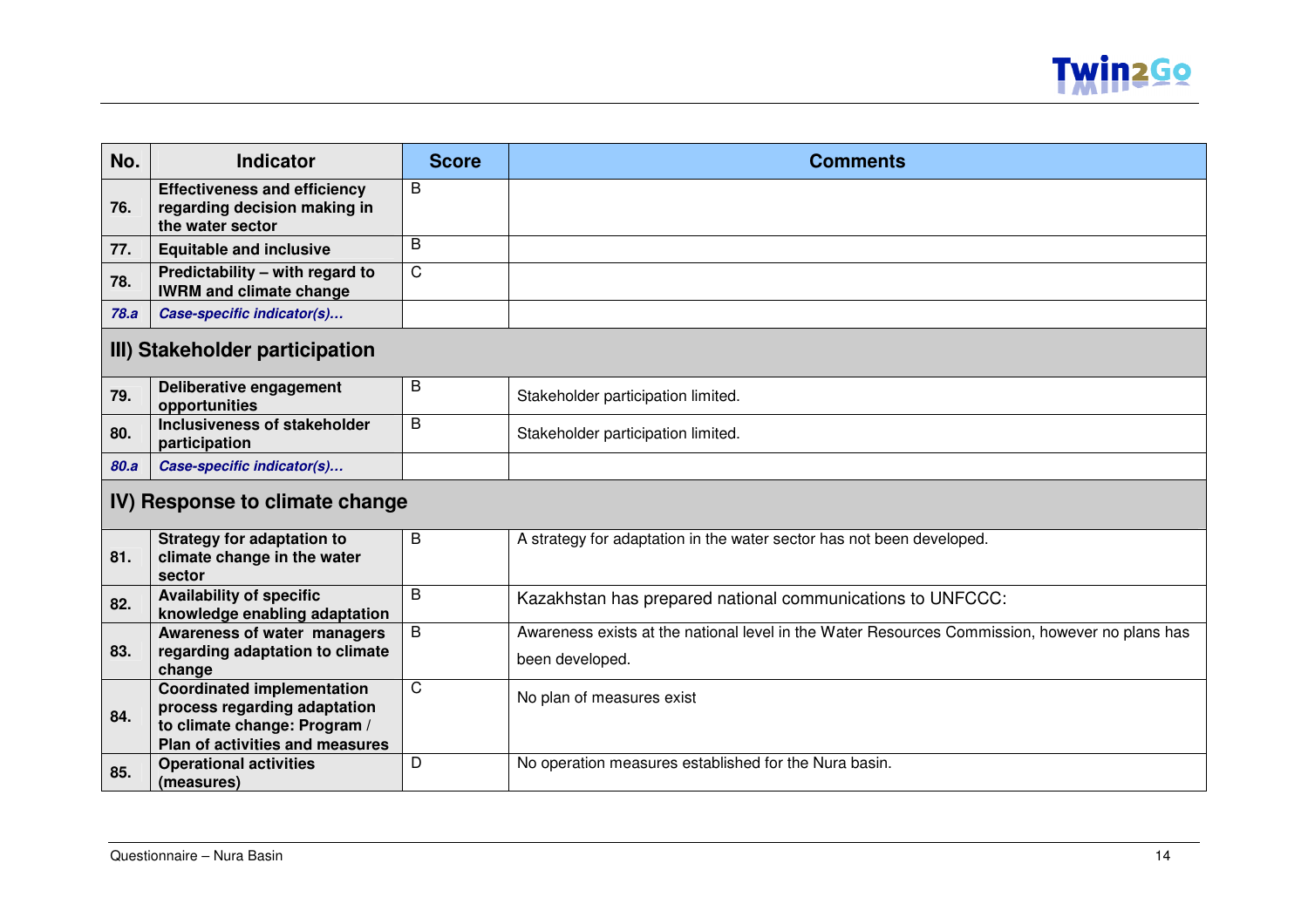

| No.  | <b>Indicator</b>                                                  | <b>Score</b> | <b>Comments</b>                                          |
|------|-------------------------------------------------------------------|--------------|----------------------------------------------------------|
| 86.  | Ways to deal with climate<br>variability (floods and<br>droughts) | B            | Floods assessments have been made, but not systematised. |
| 86.a | <b>Case-specific indicator(s)</b>                                 |              |                                                          |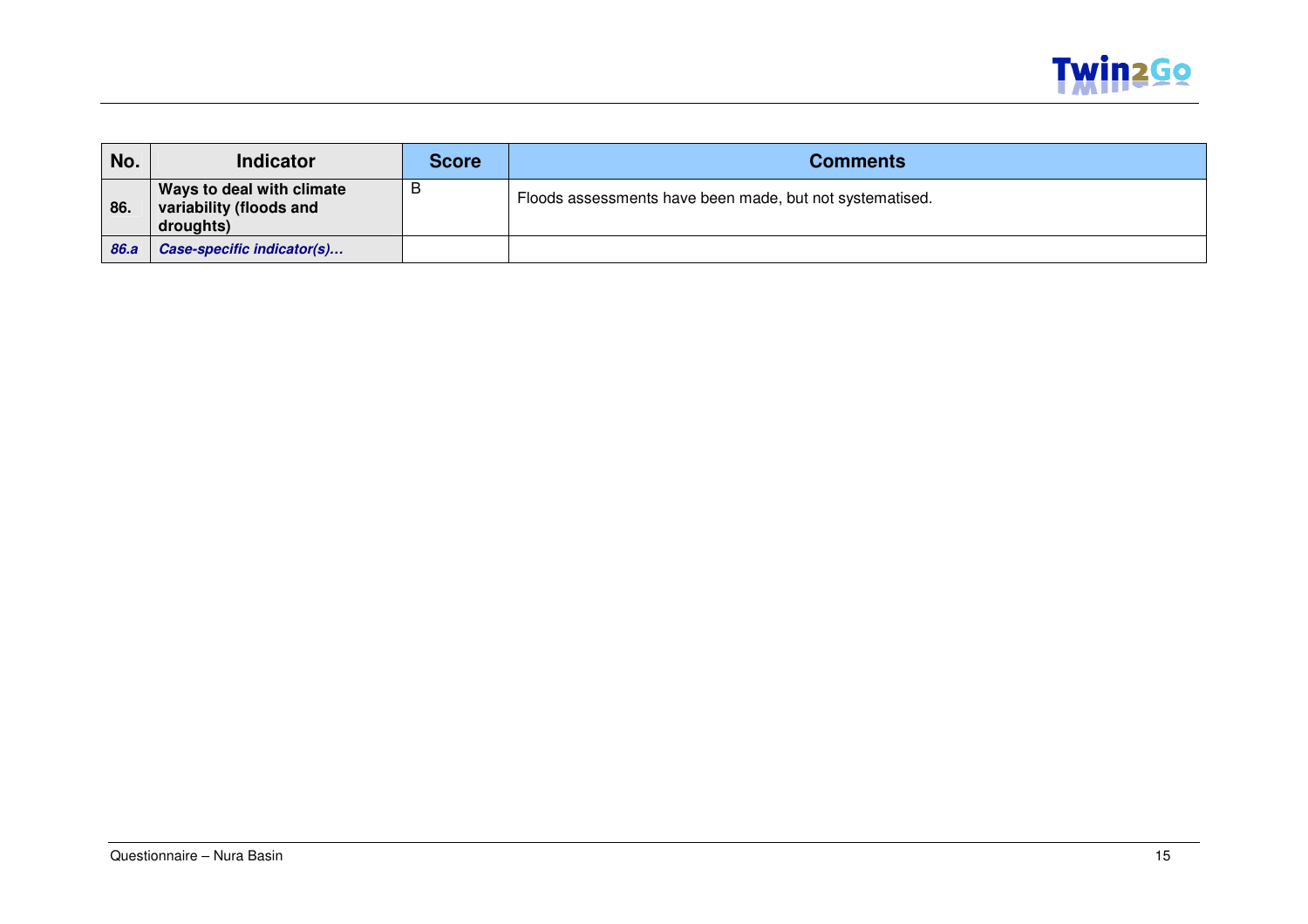

#### **Addendum – Context**

| No.                             | <b>Indicator</b>      | <b>Score</b> | <b>Comments</b> |  |
|---------------------------------|-----------------------|--------------|-----------------|--|
| <b>I) Basin Characteristics</b> |                       |              |                 |  |
| <b>67a</b>                      | <b>Sub-Basin Size</b> | 57600 km2    |                 |  |
| <b>67b</b>                      | Transboundary         | No           |                 |  |

#### **Addendum - Performance**

| No.                                                 | <b>Indicator</b>                      | <b>Score</b> | <b>Comments</b>                                                                                                                                                                        |  |  |  |
|-----------------------------------------------------|---------------------------------------|--------------|----------------------------------------------------------------------------------------------------------------------------------------------------------------------------------------|--|--|--|
| I) Environmental sustainability                     |                                       |              |                                                                                                                                                                                        |  |  |  |
| a) State of the water resources and the environment |                                       |              |                                                                                                                                                                                        |  |  |  |
| 87                                                  | <b>Aquatic biodiversity</b>           | B            | Some impacts have been observed. Draft National IWRM and Water Efficiency Plan, Kazakhstan,<br>2005, TWINBAS Classification of Water Bodies, 2007                                      |  |  |  |
| 88                                                  | Invasive exotic species               | A            | Not studied in detail, the assessment is still native fish population. raft National IWRM and Water<br>Efficiency Plan, Kazakhstan, 2005, TWINBAS Classification of Water Bodies, 2007 |  |  |  |
| 89                                                  | Surface and groundwater<br>quality    | C            | Nura basin has a significant level of mercury pollution. Draft National IWRM and Water Efficiency<br>Plan, Kazakhstan, 2005, TWINBAS Classification of Water Bodies, 2007              |  |  |  |
| 90                                                  | Groundwater use                       | B            | Draft National IWRM and Water Efficiency Plan, Kazakhstan, 2005, TWINBAS Hydrological<br>Modelling and water abstraction. 2007                                                         |  |  |  |
| 91                                                  | <b>Water Exploitation Index (WEI)</b> |              |                                                                                                                                                                                        |  |  |  |